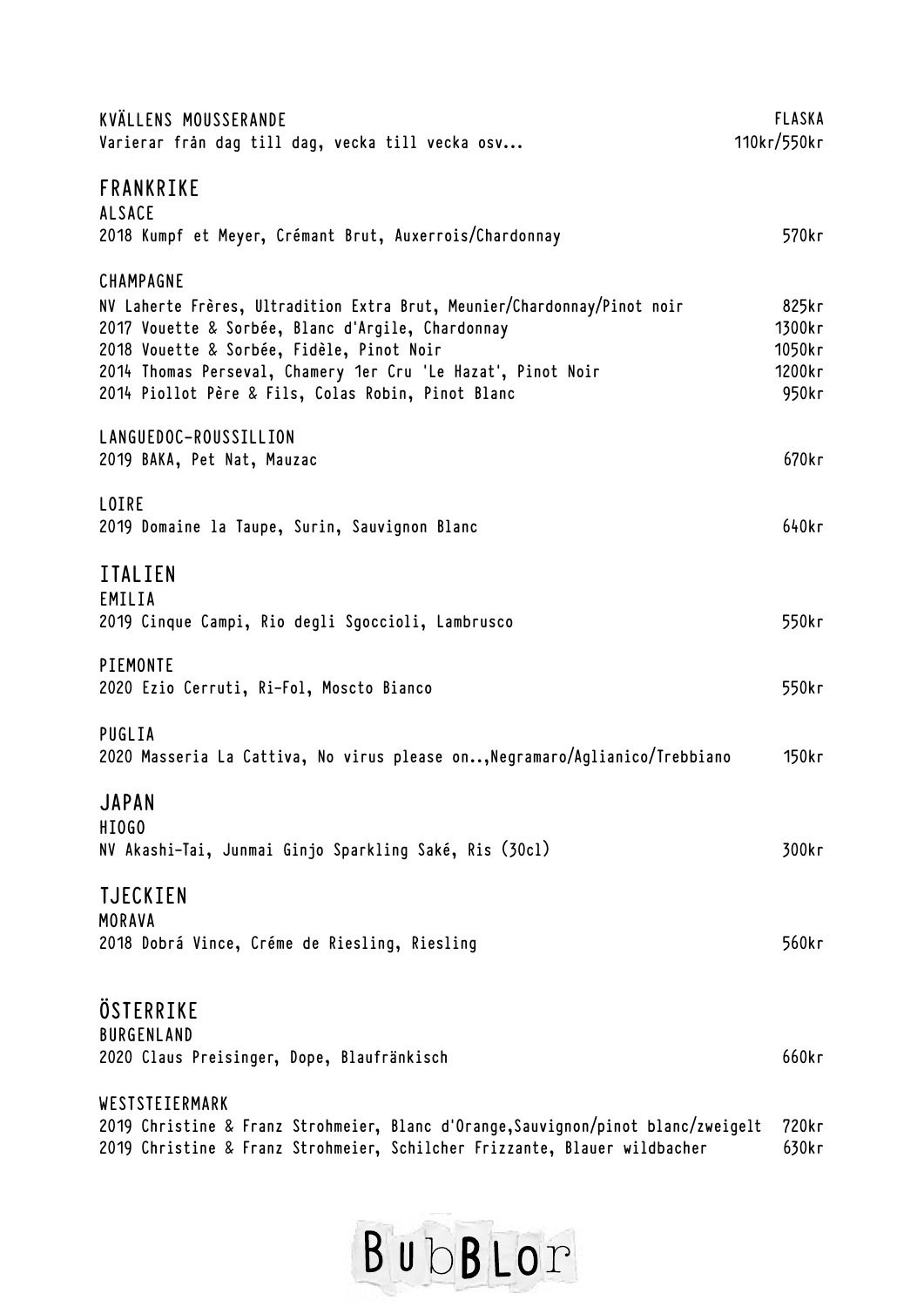|                                                                                   | <b>FLASKA</b> |
|-----------------------------------------------------------------------------------|---------------|
| AUSTRALIEN                                                                        |               |
| <b>BAROSSA VALLEY</b>                                                             |               |
| 2019 Tom Shobbrook, Poolside, Syrah                                               | 740kr         |
| <b>BASKET RANGE</b>                                                               |               |
| 2019 Lucy Margaux, Gris de Florette, Pinot Noir                                   | 660kr         |
| FRANKRIKE                                                                         |               |
| <b>ALSACE</b>                                                                     |               |
| 2020 Jean-Pierre Rietsch, Quand le chat n'est pas là, Pinot Gris                  | 600kr         |
| LANGUEDOC-ROUSSILLION                                                             |               |
| 2019 Le petit Gimios, Le petit rose, Blandat blåa och gröna druvor                | 680kr         |
| 2020 Hors Champ, Le Rouge et Le Blanc, Muscat blanc/Grenache noir<br><b>LOIRE</b> | 580kr         |
| 2017 Le Batossay, Rose Marie, Pinot Gris och Grolleau                             | 580kr         |
| GEORGIEN                                                                          |               |
| KAKHETI                                                                           |               |
| 2019 Pheasant's Tears, Vardesperi Rkatsiteli Rose, Vardesperi Rkatsiteli          | 530kr         |
| <b>ITALIEN</b>                                                                    |               |
| <b>VENETO</b>                                                                     |               |
| 2020 Sassara, Chiaretto Ciaro, Corvina/Rondinella/Molinara                        | 540kr         |
| SPANIEN                                                                           |               |
| <b>PENEDES</b>                                                                    |               |
| 2020 Oriol Artigas, S.O.S #8, Parellada/Garnacha negra                            | 560kr         |
| <b>TYSKLAND</b>                                                                   |               |
| RHEINHESSEN                                                                       |               |
| 2019 Wiengut d.b Schmitt, F.K.K Rosé (1liter)                                     | 620kr         |
| ÖSTERRIKE                                                                         |               |
| <b>BURGENLAND</b>                                                                 |               |
| 2019 Wein Goutte!, Panic on the Boat, Pinot noir och Zweigalt                     | 600kr         |
| 2016 Gut Oggau, Rose, Blaufränkisch och Zweigelt                                  | 810kr         |
| 2015 Christian Tschida, Himmel auf erden, Cabernet franc<br><b>STEIERMARK</b>     | 710kr         |
| 2017 Strohmeier, Kamin No 8, Blauer wildbacher                                    | 710kr         |
| WEINWIERTEL                                                                       |               |
| 2020 Quantum Winery, Chop Suey, Blaufränkisch/Merlot/Gemischter Satz              | 600kr         |

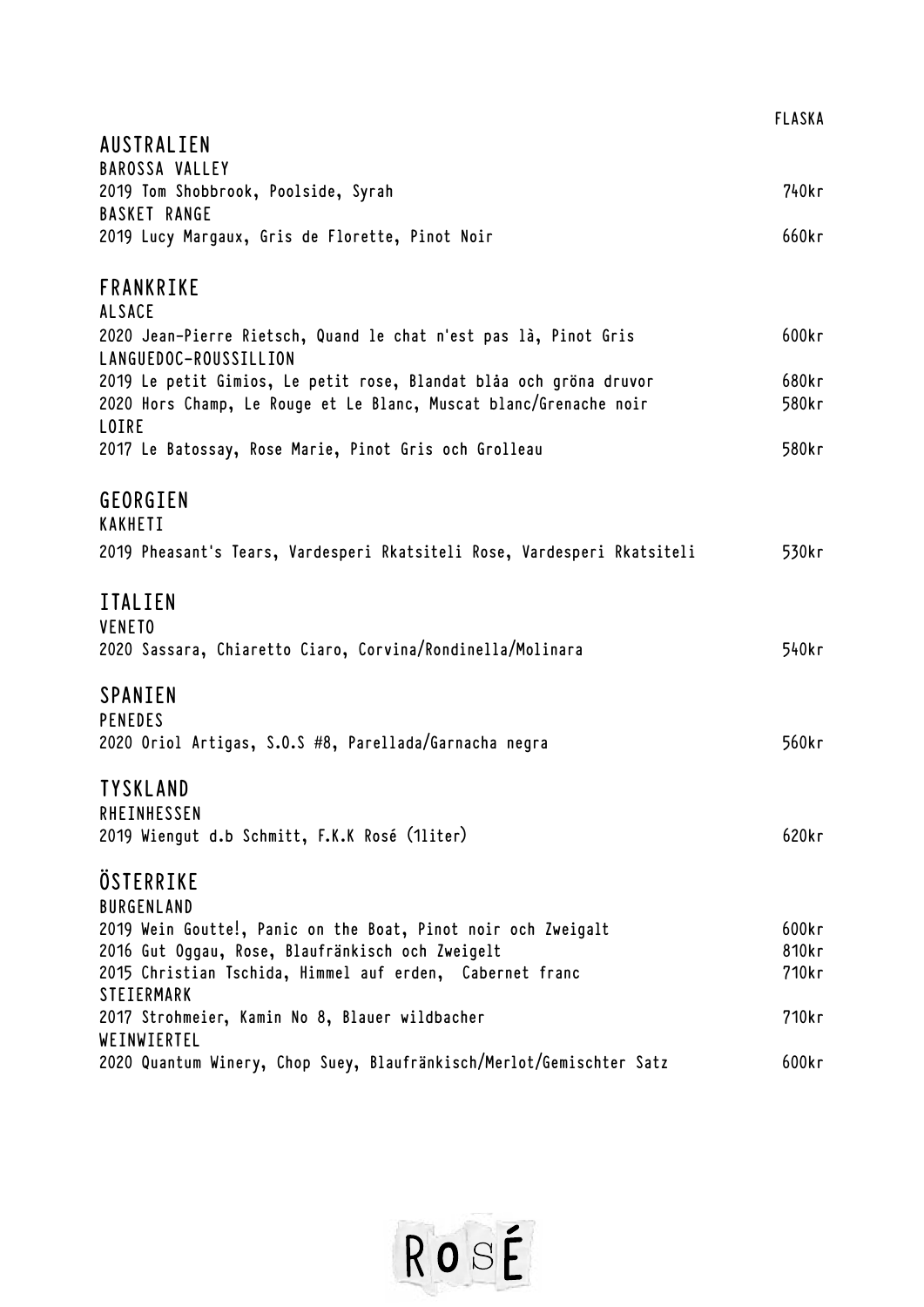|                                                                                                      | <b>FLASKA</b>  |
|------------------------------------------------------------------------------------------------------|----------------|
| AUSTRALIEN                                                                                           |                |
| <b>BASKET RANGE</b>                                                                                  |                |
| 2021 Lucy Margaux, Tête d'Oeuf, Sauvignon Blanc                                                      | 720kr          |
| ENGLAND                                                                                              |                |
| EAST SUSSEX                                                                                          |                |
| 2018 Tillingham, Pinot Blanc                                                                         | 760kr          |
| 2020 Tillingham, Endgrain, Muller Thurgau/Ortega/Bacchus/Pinot Gris                                  | 760kr          |
| <b>FRANKRIKE</b>                                                                                     |                |
| <b>ALSACE</b>                                                                                        |                |
| 2018 Jean-Pierre Rietsch, Demoiselle, Gewürstraminer                                                 | 620kr          |
| 2015 Gerard Schueller, Edeldeluxezwicker, Pinot blanc och gewurztraminer                             | 600kr          |
| 2017 Gerard Schueller, 'H', Pinot Blanc                                                              | 600kr          |
| ARDÈCHE                                                                                              |                |
| 2016 Anders Fredrik Steen, Quand j'étais Petit, Gewurstraminer                                       | 760kr          |
| 2019 Sylvian Bock, Ne fais pas sans blanc, Grenache blanc/Chardonnay                                 | 595kr          |
| 2017 Daniel Sage, Un trajet Inutile, Viognier/Pinot gris/Pinot blanc/Chardonnay                      | 690kr          |
| AUVERGNE                                                                                             |                |
| 2016 Hervé Souhaut, Saint Joseph, Roussanne/Marsanne                                                 | 950kr          |
| 2019 Domaine la Bohème, R, Riesling                                                                  | 680kr          |
| <b>AVEYRON</b>                                                                                       |                |
| 2019 Nicolas Camarans, Selves, Chenin Blanc                                                          | 760kr          |
| <b>BEAUJOLAIS</b>                                                                                    |                |
| 2019 Château Grand Pré, Beaujolais Village Blanc, Chardonnay                                         | 620kr          |
| <b>BOURGOGNE</b>                                                                                     |                |
| 2018 Alice & Olivier De Moor, Bourgogne Aligote, Aligote                                             | 620kr          |
| 2015 Alice & Olivier De Moor, D'autres Vallées, Aligote                                              | 650kr          |
| 2018 Domaine Didon, Bourgogne Aligote, Aligote<br>2019 Julien Altaber/Sextant, Ma Ma Mia, Pinot Gris | 645kr<br>780kr |
| 2018 Montanet-Thoden, Galerne, Chardonnay                                                            | 600kr          |
| 2019 Fanny Sabre, Bourgogne Balnc, Chardonnay                                                        | 660kr          |
| <b>BUGEY</b>                                                                                         |                |
| 2017 La Vigne du Perron, Bergére, Bergeron (Rousanne)                                                | 840kr          |
| CHABLIS                                                                                              |                |
| 2018 Domaine Pattes Loup, Vent d'Ange, Chardonnay                                                    | 810kr          |
| CHAMPAGNE                                                                                            |                |
| 2016 Marie Courtin, Coteaux Champenois Le Blanc du Tremble, Pinot Noir                               | 1280kr         |

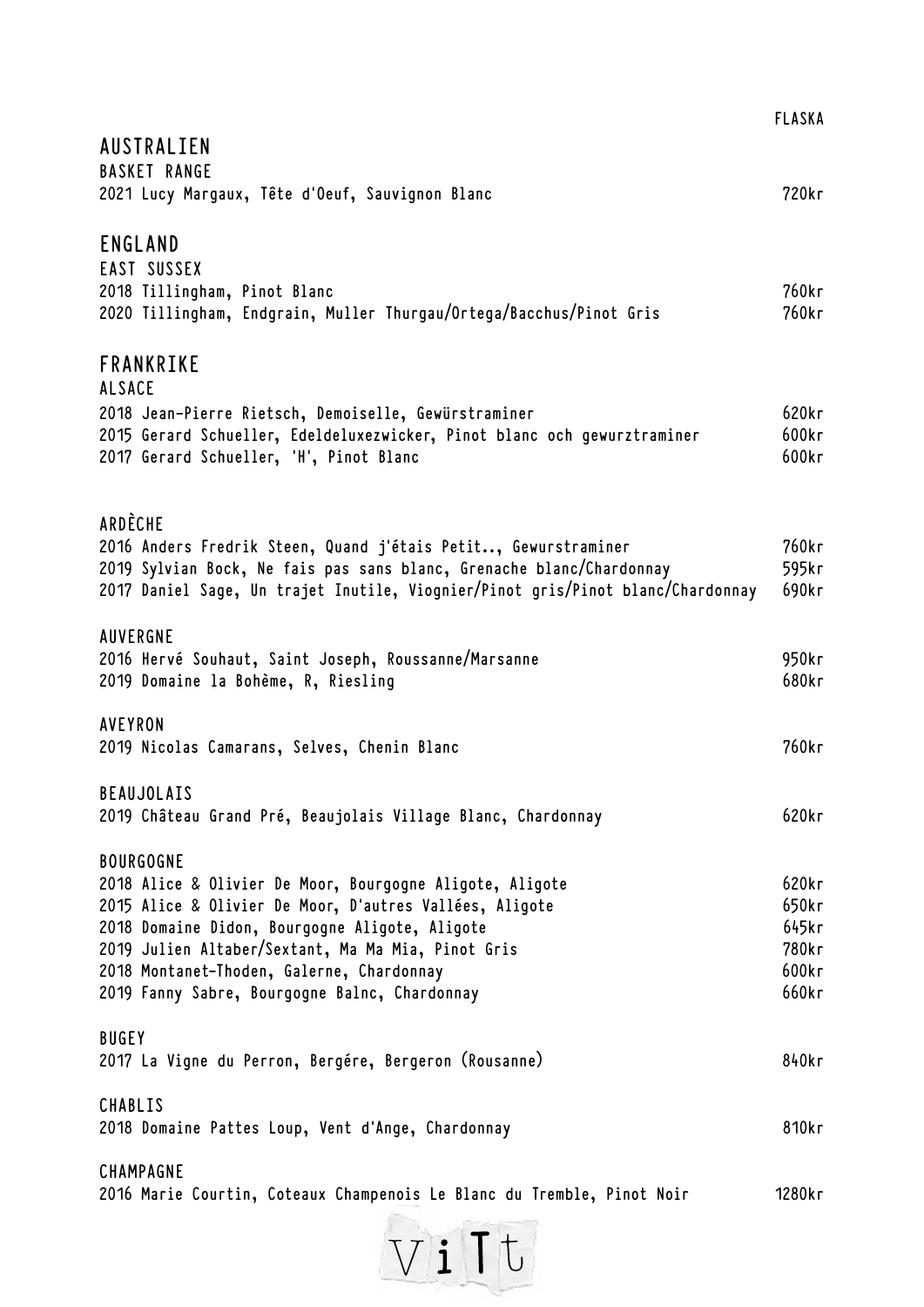|                                                                               | <b>FLASKA</b> |
|-------------------------------------------------------------------------------|---------------|
| CONDRIEU                                                                      |               |
| 2017 Francois Dumas, Condrieu, Viogner                                        | 950kr         |
| JURA                                                                          |               |
| 2018 Domaine de la Loue, Le Blanc, Chardonnay                                 | 640kr         |
| 2016 Domaine des Marnes Blanches, Empreinte Savagnin                          | 900kr         |
| 2018 Francois Rousset-Martin, Cuvée du Professeur, Savagnin                   | 890kr         |
| 2019 Les Granges Paquenesses. La Pierre, Savagnin                             | 680kr         |
| 2019 Claude Bouchot, La Rebelle, Chardonnay                                   | 560kr         |
| 2018 Domaine Octavin, P'tit Poussot, Chardonnay                               | 750kr         |
| 2019 Domaine Octavin, Cigogne (ROSA), Gewurztraminer                          | 690kr         |
| 2020 Domaine Octavin, Joker, Jacquère                                         | 690kr         |
| 2020 Domaine Octavin, Hip Hip J, Chardonnay                                   | 750kr         |
| 2010 Domaine Marnes Blanches, Vin Jaune, Savagnin                             | 1020kr        |
| LANGUEDOC-ROUSSILLION                                                         |               |
| 2018 Mazière, M18, Macabeu                                                    | 770kr         |
| 2018 Axel Prüfer, La peur du rouge, Chardonnay                                | 640kr         |
| 2018 Casot Des Mailloles, Obreptice, Vermentino                               | 600kr         |
| 2019 Matassa, Olla blanc, Macabeo/Macabeu/Muscat à Petits Grains              | 610kr         |
| 2017 Domaine Danjou-Banessy, La Truffière Blanc, Carignan Gris/Carignan Blanc | 710kr         |
| 2019 BAKA, Blanc, Colombard                                                   | 710kr         |
| 2019 La Sorga, Feu III, Grenache Blanc/Grenache Gris                          | 625kr         |
| LOIRE                                                                         |               |
| 2018 Marc Angeli, La lune, Chenin Blanc                                       | 870kr         |
| 2018 Alexandre Bain, Pierre Précieuse, Sauvignon Blanc                        | 730kr         |
| 2017 Le Batossay, Canine, Chenin Blanc                                        | 700kr         |
| 2018 Jean-Christophe Garnier, La Roche Bézigon, Chenin Blanc                  | 640kr         |
| 2017 Jérome Lambert, Coule de Source, Chenin Blanc                            | 730kr         |
| 2019 Julie et Toby Bainbridge, Cuvée les Jongleurs, Chenin Blanc              | 580kr         |
| 2017 Les Cailloux du Paradis, Quatrz, Sauvignon blanc/Menu pineau             | 700kr         |
| 2017 Domaine de la Garreliere, Cendrillon, Sauv. Blanc                        | 630kr         |
| 2020 Benoit Courault, Empreinte, Chenin Blanc                                 | 640kr         |
| 2019 La Lunotte, Rossignoux 2, Sauvignon Blanc                                | 640kr         |
| 2020 La Grange aux Belles, Fragile, Chenin Blanc                              | 600kr         |
| 2017 Les Vignes de L'angevin, L'iris, Chenin Blanc                            | 850kr         |
| 2018 Christian Venier, Les Perrières, Menu Pineau                             | 620kr         |
|                                                                               |               |
| RHÔNE                                                                         |               |
| 2017 Ad Vinum, Les Sables, Glariette & Grenache Blanc                         | 770kr         |
| <b>SANCERRE</b>                                                               |               |
| 2014 Sebastien Riffault, Auksinis Maceration, Sauvignon Blanc                 | 790kr         |

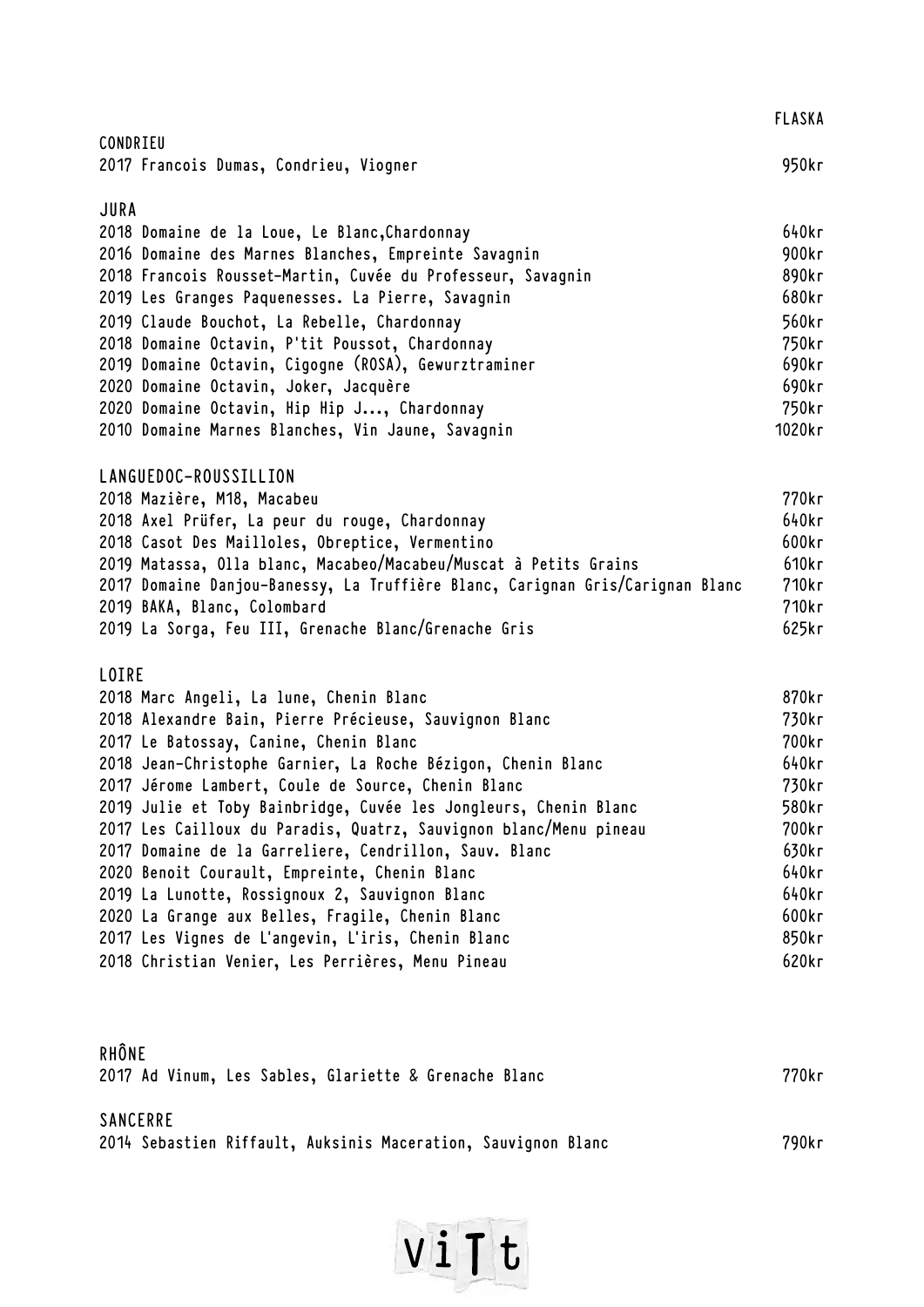|                                                                                                                                                                 | <b>FLASKA</b>           |
|-----------------------------------------------------------------------------------------------------------------------------------------------------------------|-------------------------|
| SAVOIE<br>2018 Jean-Yves Péron, i Vicini, Moscato<br>2017 Jean-Yves Péron, Côtillon des dames, Altesse/Jacquère<br>2015 Jean-Yves Péron, les Barrieux, Rousanne | 815kr<br>850kr<br>970kr |
| 2020 Corentin Houillon, Force of Nature, Altesse<br><b>GREKLAND</b>                                                                                             | 710kr                   |
| <b>SAMOS</b><br>2018 Sous Le Végétal, Livia, Muscat blanc à petits grains de Samos                                                                              | 700kr                   |
| <b>ITALIEN</b><br>EMILIA ROMAGNA                                                                                                                                |                         |
| 2020 Denavolo, Dinavolino, Malvasia/Ortrugo/Marsanne/Altro Locale                                                                                               | 620kr                   |
| LAZIO<br>2018 Le Coste, Bianco, Procanico/Malvasia/Moscato<br>2021 Le Coste, Bianchetto, Procanico/Malvasia di candia/Moscato                                   | 660kr<br>640kr          |
| LIGURIEN<br>2015 Selvadolce, Rucantú, Pigato                                                                                                                    | 690kr                   |
| PIEMONTE<br>2012 Cascina Degli Ulivi, Filagnotti, Cortese                                                                                                       | 910kr                   |
| SICILIEN<br>2016 Frank Cornelissen, Munjebel Bianco, Grecanico Dorato m.m<br>2019 Eduardo Torres Acosta, Versante Nord, Minella/Carricante/Ctaratto/Albanello   | 700kr<br>670kr          |
| TOSCANA<br>2019 Massa Vecchia, Ariento, Vermentino                                                                                                              | 815kr                   |
| UMBRIEN<br>2017 Collecapretta, Pigro delle Sorbe, Greco<br>2020 Agricolo Dinamo, Nucleo X Litro Orange, Trebbiano, (1Liter)                                     | 610kr<br>575kr          |
| SPANIEN<br>GALICIEN<br>2018 Fedellos Do Couto, Conasbrancas, Dona Blanca/Godello/Albariño/m.m.                                                                  | 600kr                   |
| GRANADA                                                                                                                                                         |                         |
| NV Barranco Oscuro, XP, Pedro ximénez                                                                                                                           | 740kr                   |
| KATALONIEN<br>2020 Costador, Metamorphika, Xarel.lo                                                                                                             | 660kr                   |
|                                                                                                                                                                 |                         |

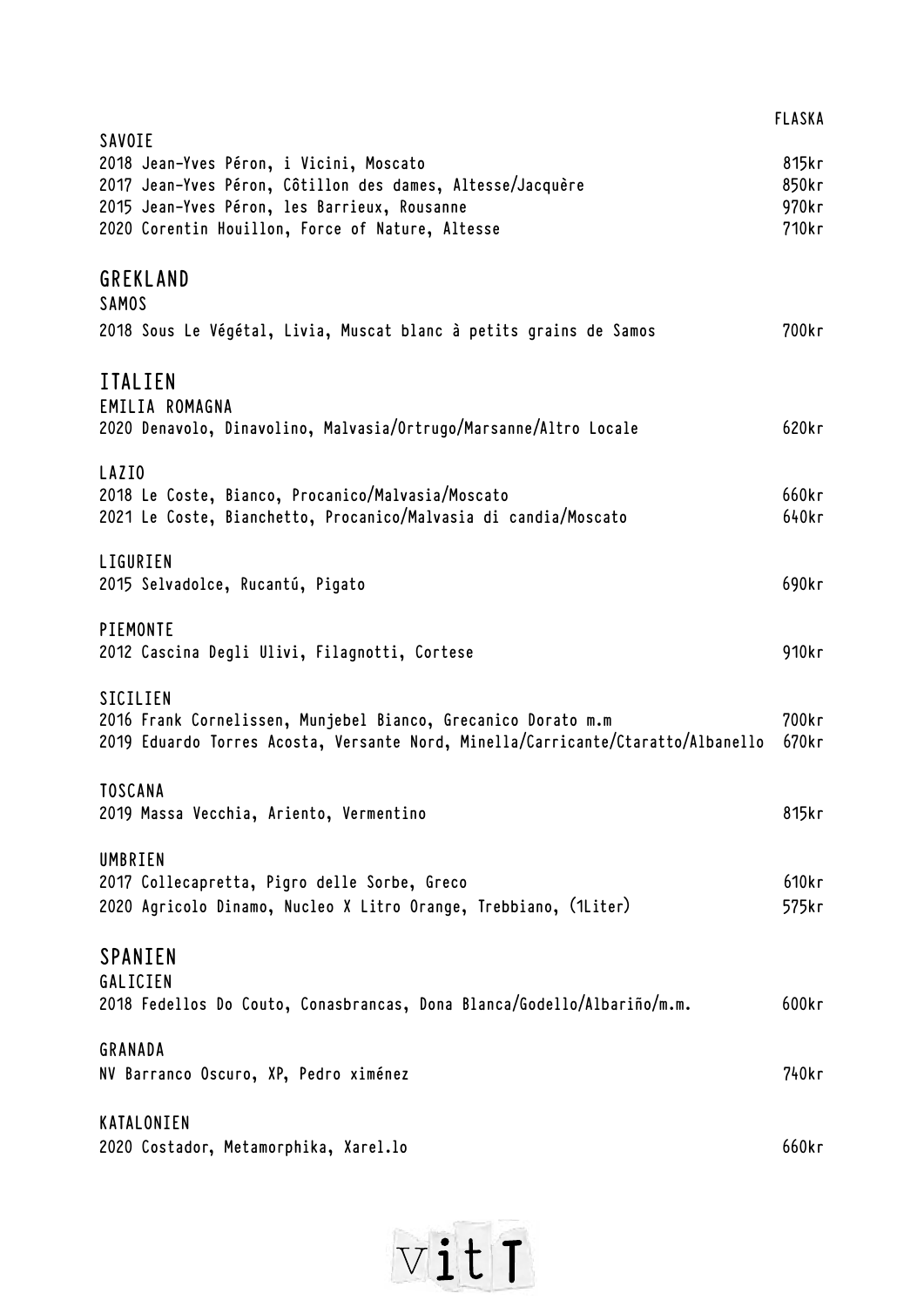| LA PALMA<br>2017 Bodega Matias   Torres, Malvasia Aromatica, Malvasia Aromatica                                                                                                            | p30skra                 |
|--------------------------------------------------------------------------------------------------------------------------------------------------------------------------------------------|-------------------------|
| <b>PENEDES</b><br>2018 Partida Creus, VN, Blandade druvor<br>2020 Oriol Artigas, S.O.S #10, Xiarello                                                                                       | 650kr<br>560kr          |
| SIERRA DE GREDOS<br>2015 Comando G, El Tamboril, Granche Blanc och Grenache Gris                                                                                                           | 970kr                   |
| TERRA ALTA<br>2018 Mendall, BRUTAL! ???                                                                                                                                                    | 670kr                   |
| SYDAFRIKA<br>SWARTLAND<br>2017 Testalonga, Halleluja chicken run, Viogner                                                                                                                  | 730kr                   |
| 2017 Testalonga, El Bandito Cortez, Chenin Blanc                                                                                                                                           | 740kr                   |
| <b>TJECKIEN</b><br>MORAVIA<br>2018 Milan Nestarec, Forks and Knives, Müller Thürgau<br>2016 Milan Nestarec, GinTonic, Sauvignon Blanc                                                      | 620kr<br>830kr          |
| <b>TYSKLAND</b><br><b>BADEN</b><br>2017 Enderle & Moll, Buntsandstein, Müller-Thurgau<br>2017 Enderle & Moll, Muschelkalk, Weissburgunder<br>2019 Max sein Wein, Les Autochtones, Silvaner | 615kr<br>615kr<br>650kr |
| <b>MOSEL</b><br>2020 Katla Wines, Dimon, Pinot Gris/Riesling                                                                                                                               | 710kr                   |
| UNGERN<br><b>BALATON</b><br>2017 Bencze Birtok, Aries, Riesling                                                                                                                            | 760kr                   |
| SOPRON<br>2020 Peter Wetzer, Furmint 'S', Furmint                                                                                                                                          | 610kr                   |
| ÖSTERRIKE<br><b>BURGENLAND</b>                                                                                                                                                             |                         |
| 2017 Gut Oggau, Timotheus, Grüner Veltliner och Weissburgunder                                                                                                                             | 800kr                   |
| 2017 Gut Oggau, Emeram, Gewürstraminer                                                                                                                                                     | 840kr                   |
| 2017 Gut Oggau, Theodora Weiss, Grüner Veltliner/Welschriesling<br>2018 Martin Nittnaus, Elektra, Grüner Veltliner                                                                         | 690kr<br>630kr          |
| 2018 Christian Tschida, Himmel auf erden, Weissbrugrunder/Scheurebe                                                                                                                        | 710kr                   |
|                                                                                                                                                                                            |                         |

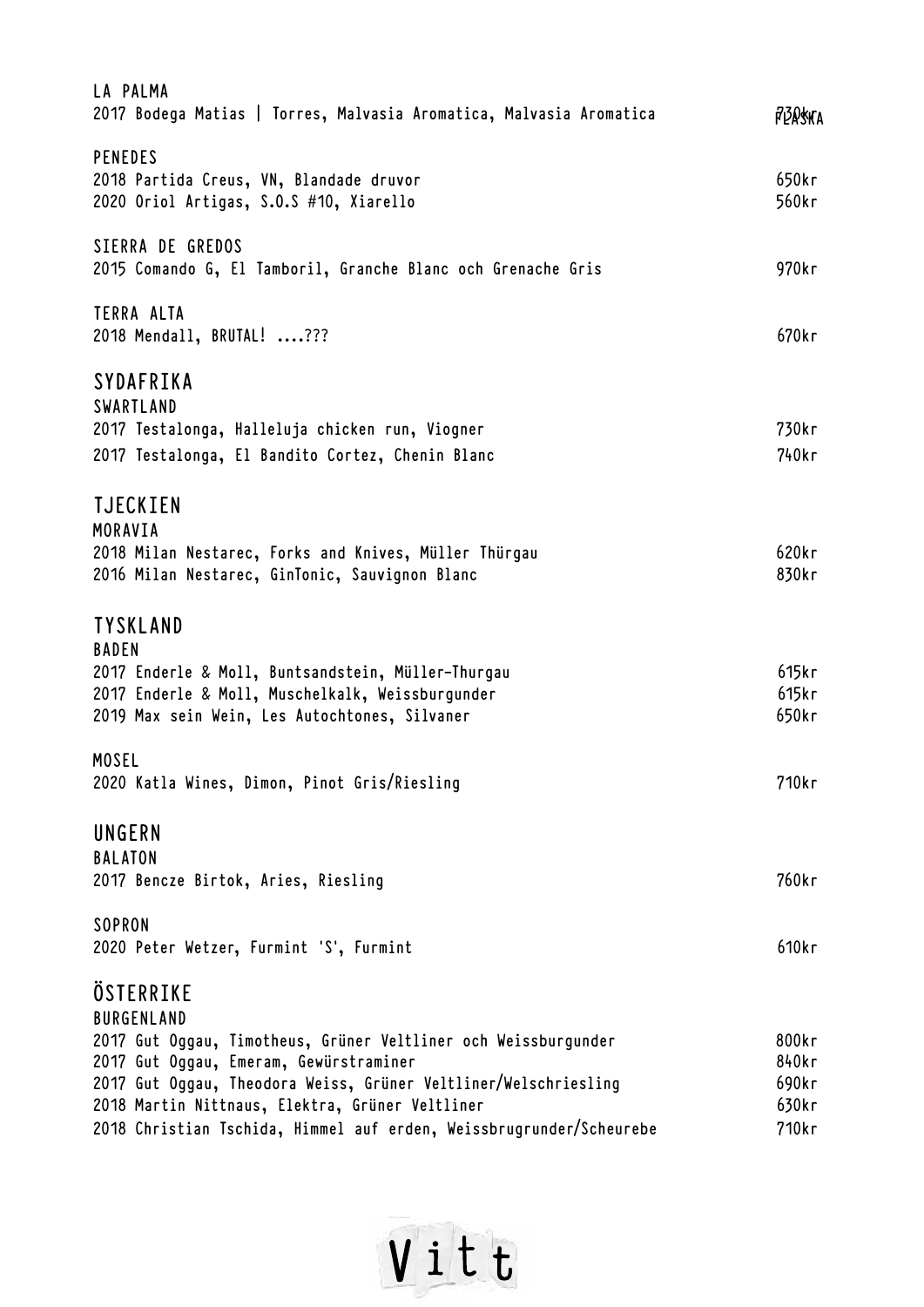|                                                                              | <b>FLASKA</b> |
|------------------------------------------------------------------------------|---------------|
| NIEDERÖSTERREICH                                                             |               |
| 2012 Michel Gindl, SOL, Weissburgunder/Grüner Veltliner                      | 780kr         |
| 2017 Michel Gindl, Sodalis, Riesling                                         | 1100kr        |
| 2016 Michel Gindl, Sodalis, Weissburgunder                                   | 1100kr        |
| <b>STEIERMARK</b>                                                            |               |
| 2018 Strohmeier, 'Trauben, Liebe und Zeit' Lysegrøn No 6, Pinot Blanc        | 910kr         |
| 2016 Strohmeier, 'Trauben, Liebe und Zeit' Gelb No 3, Chardonnay/Sauv. Blanc | 900kr         |
| 2020 Strohmeier, Cat-silver no 2, Alla druvor.                               | 720kr         |
| SYDSTEIRMARK                                                                 |               |
| 2013 Maria & Sepp Muster, Graf Sauvignon                                     | 820kr         |

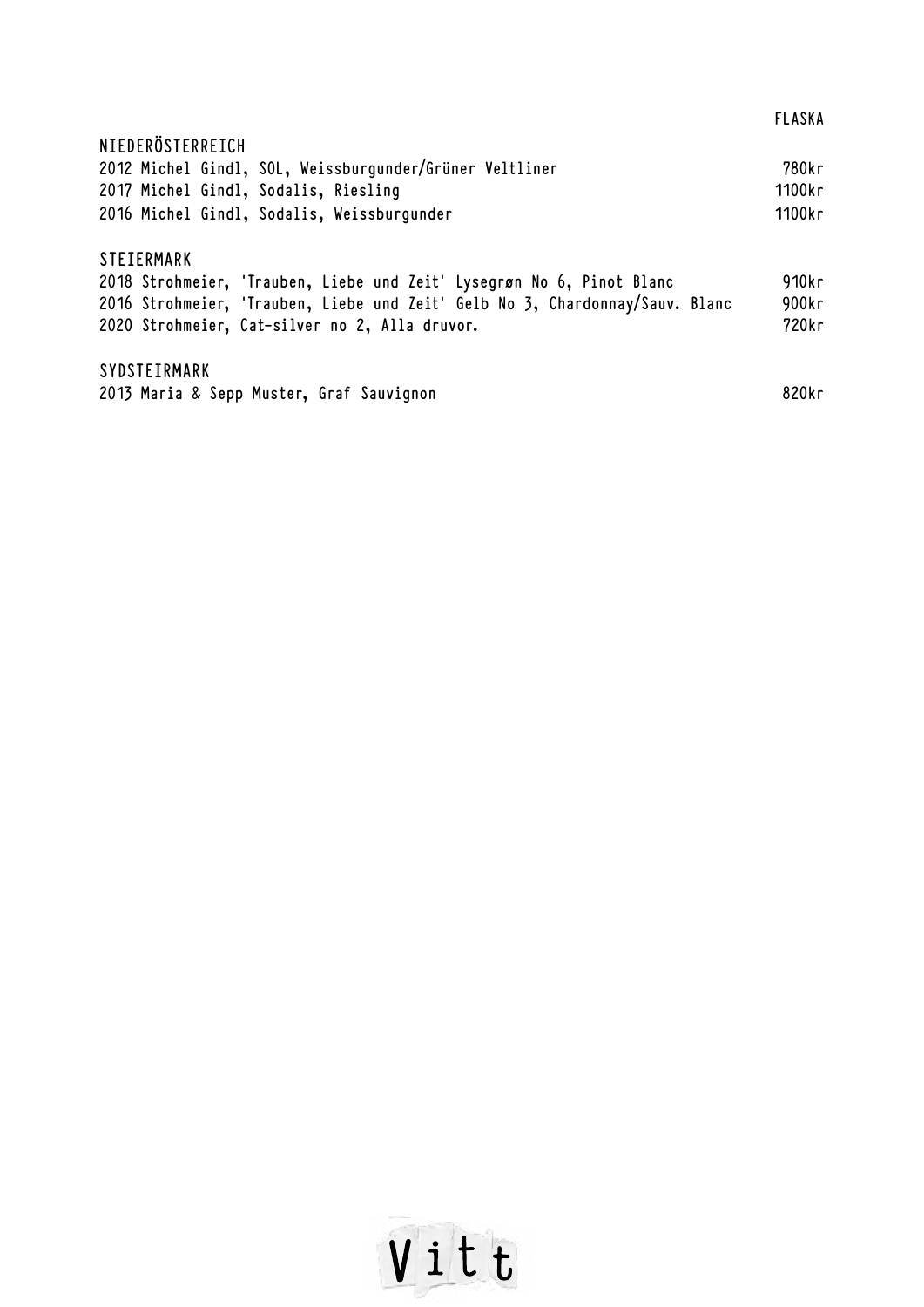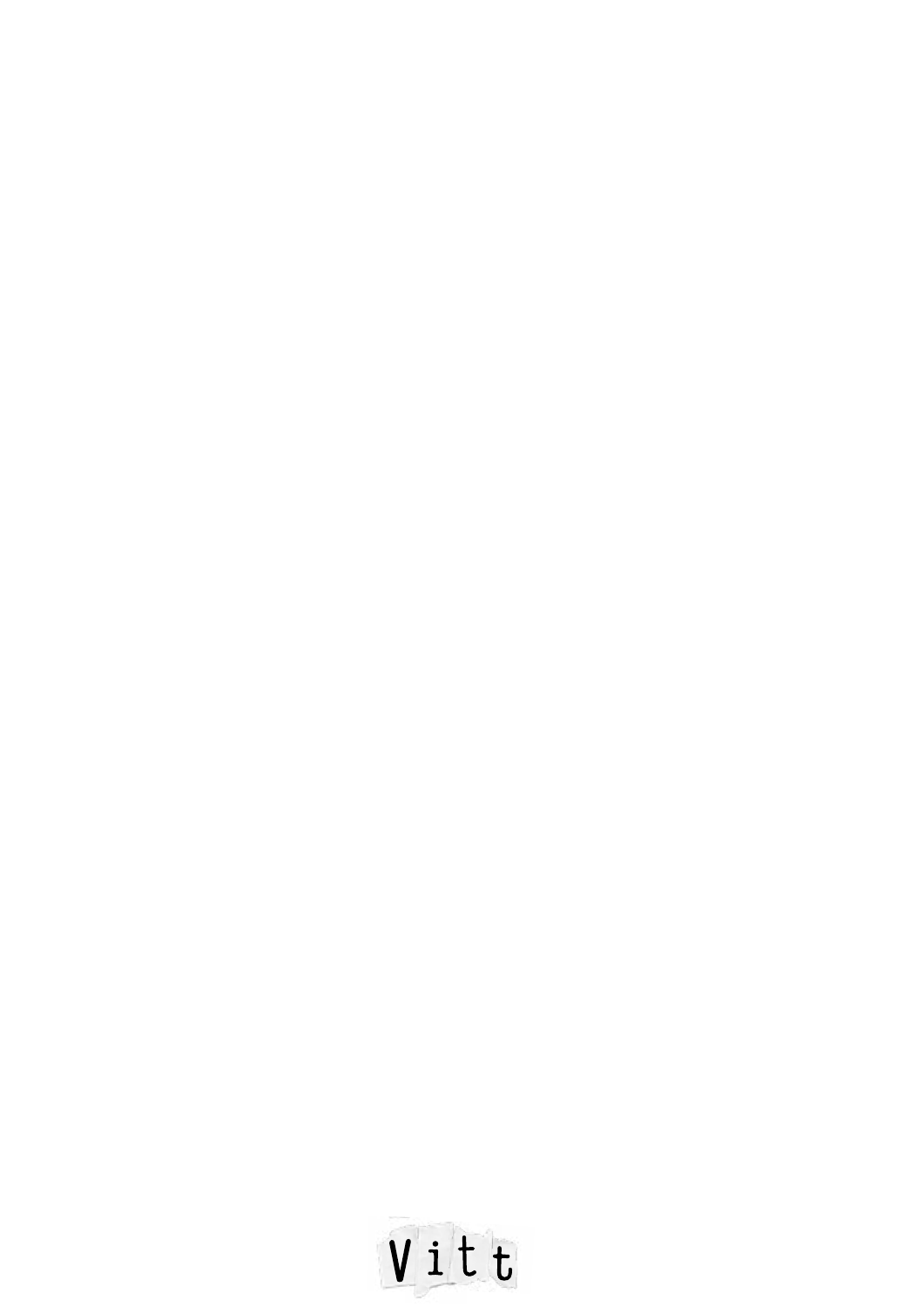|               |                                                                            | <b>FLASKA</b> |
|---------------|----------------------------------------------------------------------------|---------------|
| RÖTT          |                                                                            |               |
|               | AUSTRALIEN                                                                 |               |
|               | ADELAIDE HILLS                                                             |               |
|               | 2018 Commune of Buttons, Gloria, Pinot Noir                                | 700kr         |
|               |                                                                            |               |
|               | <b>BAROSSA VALLEY</b>                                                      |               |
|               | 2017 Tom Shobbrook, See Changes, Mourverde                                 | 650kr         |
|               |                                                                            |               |
|               | <b>BASKET RANGE</b>                                                        |               |
|               | 2019 Lucy Margaux, Jim's Pinot Noir, Pinot Noir                            | 780kr         |
|               |                                                                            |               |
|               | FRANKRIKE                                                                  |               |
| <b>ALSACE</b> |                                                                            |               |
|               | 2018 Jean Ginglier, KS, Pinot Noir/Pinot Gris                              | 640kr         |
|               | 2020 Catherine Riss, T'as pas du Schiste, Pinot Noir                       | 875kr         |
|               |                                                                            |               |
| ARDECHE       |                                                                            |               |
|               | 2019 Hervé Souhaut, Syrah, Syrah                                           | 660kr         |
|               | 2014 Daniel Sage, Grange Bara Rouge, Syrah                                 | 760kr         |
|               | 2018 Daniel Sage, Nyctalopie, Gamay/Pinot Noir                             | 680kr         |
|               | 2016 Daniel Sage, Abreuver ses sillions, Gamay                             | 660kr         |
|               | 2016 Daniel Sage, Perséphone en péril, Carignan/Gamay                      | 680kr         |
|               | 2018 Anders Fredrik Steen, In the shadow of the morning sun, Carignan Noir | 660kr         |
|               |                                                                            |               |
| AUVERGNE      |                                                                            |               |
|               | 2018 Marie et Vincent Tricot, Les Milans, Gamay/Pinot Noir                 | 620kr         |
|               | 2018 No Control, Rockaille Billy, Gamay                                    | 630kr         |
|               | 2019 Domaine la Bohéme, Lulu, Gamay d'Auvergne                             | 780kr         |
|               | 2018 Aurélien Lefort, Kurnik Sopa, Pinot Noir/Gamay/Chardonnay             | 930kr         |
|               | 2020 L'Arbre Blanc, Les Orgues, Pinot Noir                                 | 900kr         |
|               |                                                                            |               |
| AVERYRON      |                                                                            |               |
|               | 2019 Nicolas Camarans, Maximus, Fer Servardou                              | 630kr         |
|               | <b>BEAUJOLAIS</b>                                                          |               |
|               | 2017 Guy Breton, Régnié, Gamay                                             | 750kr         |
|               | 2016 Domaine Joubert, Chiroubles, Gamay                                    | 740kr         |
|               | 2016 Julie Balagny, Cayenne, Gamay                                         | 720kr         |
|               | 2020 Julie Balagny, Minouche, Gamay                                        | 660kr         |
|               | 2018 Yvon Métras, Le printemps, Gamay                                      | 890kr         |
|               | 2017 Alex Foillard, Brouilly, Gamay                                        | 730kr         |
|               | 2017 Michel Guignier, Le Boutis, Gamay                                     | 710kr         |
|               | 2019 Alex Foillard, Cöte de Brouilly, Gamay                                | 700kr         |
|               | 2020 Laurence et Remi Dufaitre, Brouilly, Gamay                            | 640kr         |
|               | 2019 Jérôme Balmet, Barbe Rousse, Gamay                                    | 630kr         |
|               |                                                                            |               |

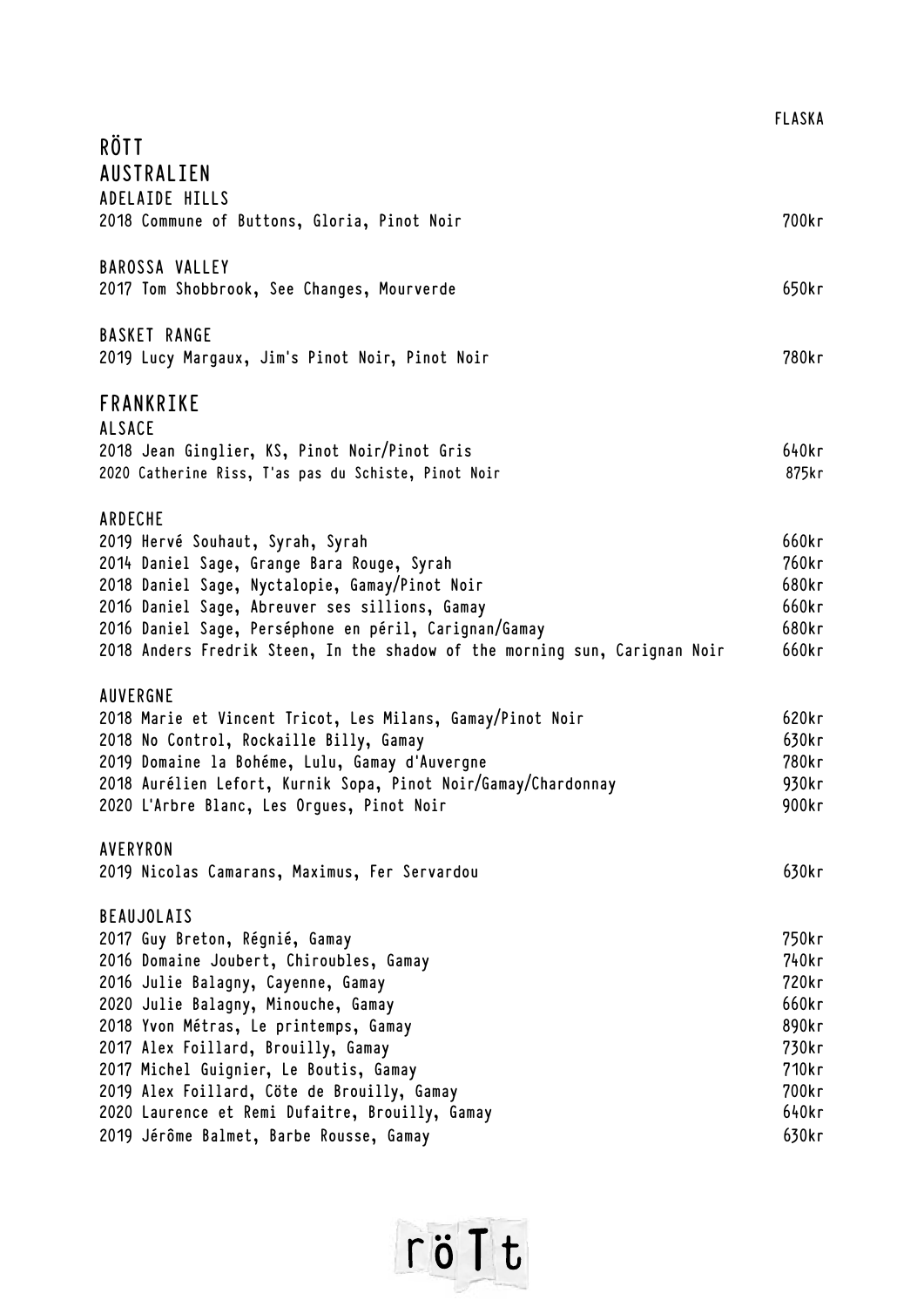|                                                                      | <b>FLASKA</b> |
|----------------------------------------------------------------------|---------------|
| <b>BORDEAUX</b>                                                      |               |
| 2010 Château Falfas, Merlot/Cabernet Sauvignon/Cabernet Franc/Malbec | 1190kr        |
| <b>BOURGOGNE</b>                                                     |               |
| 2018 Fanny Sabre, Volnay, Pinot Noir                                 | 1000kr        |
| 2018 Fanny Sabre, Bourgogne Rouge, Pinot Noir                        | 660kr         |
| 2017 Clos des vignes du Maynes, Cuvée Auguste, Pinot Noir            | 1050kr        |
| 2017 Domaine Derain, Saint-Aubain, Le Ban, Pinot Noir                | 820kr         |
| 2016 Domaine Derain, Gevrey-Chambertin 'En Vosne', Pinot Noir        | 1920kr        |
| 2018 Vendaugeur Masque, Carigalinot, Carignan/Pinot noir/Aligoté     | 630kr         |
| 2019 Sextant/Julien Altaber, La fleur au Verre, Pinot Noir           | 740kr         |
| 2018 Frédéric Cossard, Ploussard                                     | 830kr         |
| 2019 Marcel Lapierre, Morgon, Gamay                                  | 660kr         |

## **JURA**

|  | 2017 Domaine de La Loue, Cuvée Roger, Trousseau                                        | 680kr |
|--|----------------------------------------------------------------------------------------|-------|
|  | 2017 Domaine de La Loue, Cuvée Clemence                                                | 680kr |
|  | 2017 Domaine de l'Octavin, Caribooom, Carignan/Molette/Muscat/Viogner                  | 690kr |
|  | 2018 Domanne de l'Octavin, Dorabella, Poulsard                                         | 780kr |
|  | 2019 Domaine de l'Octavin, Corvée de Trou-Trou, Trousseau                              | 820kr |
|  | 2018 Anne et Jean-Francois Ganevat, Poulprix, Gamay/Poulsard/Savagnin                  | 860kr |
|  | 2018 Domaine des Marnes Blanches, Pinot Noir                                           | 700kr |
|  | 2017 Domaine des Cavarodes, IGP-Vin de Pays, Pinot Noir/Trousseau/gott o blandat 700kr |       |

## **LANGUEDOC-ROUSSILLION**

| 2019 Matassa, Ace of Spades, Carignan /Mourvedre                               | 670kr  |
|--------------------------------------------------------------------------------|--------|
| 2018 Eau de Souche, Sub'Marie, Grenache/Cinsault /Cabernet Sauvignon           | 720kr  |
| 2018 Mas Coutelou, Mourvérdre                                                  | 600kr  |
| 2019 Casot des Mailloles, Vi si num XIX, Greanche och Carignan av olika sorter | 1059kr |
| 2015 John Schmitt, P4, Greanche Noir och Lldoner Pelut                         | 580kr  |
| 2017 Domaine Danjou-Banessy, La Truffière Rouge, Grenache Noir/ Carignan Noir  | 710kr  |
| 2017 Clos du Rouge Gorge, Vieilles Vignes, Carignan/Grenache noir              | 770kr  |
| 2019 La Sorga, Sorga Africa, Cinsault/Carignan                                 | 590kr  |
| 2019 BAKA, Rouge, Merlot/Gamay                                                 | 690kr  |
| 2020 La Dame Jeanne, Gourmandise, Cinsault                                     | 560kr  |
| 2013 Mazière, C13, Carignan                                                    | 770kr  |
| 2013 Mazière, G13, Grenache                                                    | 770kr  |
| 2015 Mazière, S15, Syrah                                                       | 770kr  |
|                                                                                |        |

## **LOIRE**

| 2015 Les Cailloux du Paradis, Cuvée des Etourneaux, Gamay       | 730kr |
|-----------------------------------------------------------------|-------|
| 2017 Julien Courtois et Heidi Kuka, Ancestral, Côt/Gamay/Gascon | 760kr |
| 2017 Le Batossay, Dynamitage, Gamay                             | 600kr |
| 2017 Le Batossay, Ouech' Cousin, Grolleau                       | 620kr |
| 2018 Clos du Tue-Boeuf, Rouillon, Pinot Noir och Gamay          | 600kr |
| 2018 Damien Bureau, La Poivrotte, Pineau d'Aunis                | 620kr |
| 2018 Rémi Sédeès, Cuvée Noé, Gamay                              | 580kr |

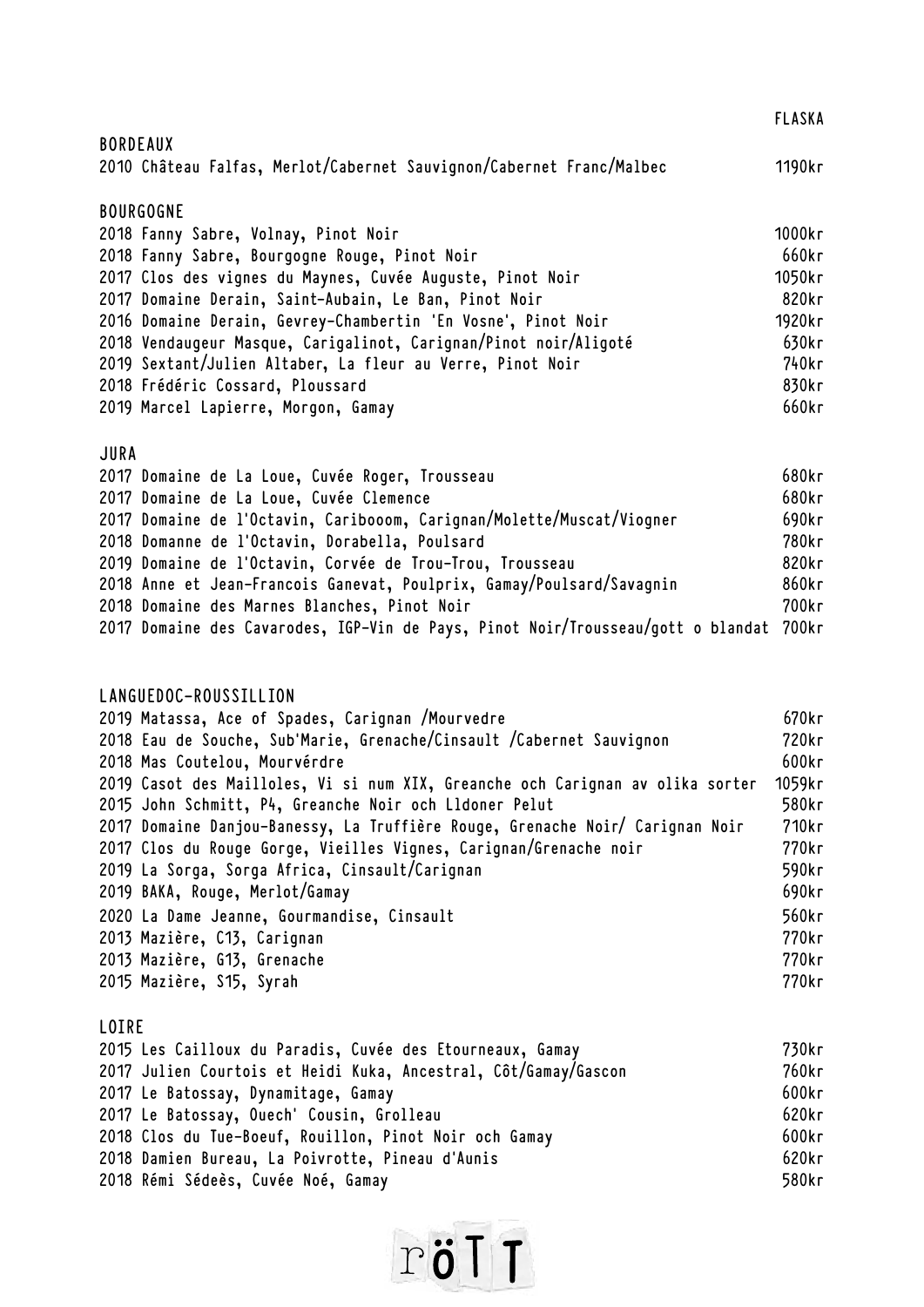|                                                                                         | <b>FLASKA</b> |
|-----------------------------------------------------------------------------------------|---------------|
| 2018 Mark Angeli, Les Gélinettes, Cabernet Franc                                        | 840kr         |
| Olivier Cousin, Pur Breton, Cabernet Franc                                              | 600kr         |
| 2017 Thierry Hesnault, L'Artinoise, Pineau d'Aunis                                      | 820kr         |
| 2015 Les Vignes de l'Angevin, Lumiére des sens, Pineau d'Aunis                          | 720kr         |
| 2018 Domaine Guiberteau, Saumur Rouge, Cabernet Franc                                   | 680kr         |
| 2015 La Coulée d'Ambrosia, Le Villageois, Cabernet Franc                                | 700kr         |
| RHONE                                                                                   |               |
| 2018 René-Jean et François Ribo, Saint Joseph, Syrah                                    | 930kr         |
| 2018 Domaine Gramenon, l'élémentaire, Grenache/Syrah                                    | 640kr         |
| 2020 Les clos, Calcaires, Greanche/Cinsault                                             | 660kr         |
| 2018 Francois Dumas, La Syrah, Syrah                                                    | 580kr         |
| 2020 Domaine Houillon, Indigo, Grenache/Syrah                                           | 870kr         |
| SAVOIE                                                                                  |               |
| 2018 Jean-Yves Péron, Vers la Maison Rouge, Mondeuse/Gamay                              | 780kr         |
| 2018 Jean-Yves Péron, i Vincini, Dolcetto<br>2016 Jean-Yves Péron, Côte Pelée, Mondeuse |               |
| <b>TAVEL</b>                                                                            |               |
| 2020 L'anglore, Vejade, Grenache                                                        | 740kr         |
| GEORGIEN                                                                                |               |
| <b>KAKHETI</b>                                                                          |               |
| 2019 Pheasant's Tears, Soif da Vsvam, 16 olika druvor hej o ha                          | 620kr         |
| <b>ITALIEN</b>                                                                          |               |
| EMILIA ROMAGNA                                                                          |               |
| 2014 Filippo Manettei, Ouedis, Ravenna Sangiovese                                       | 780kr         |
| LAZIO                                                                                   |               |
| 2020 Le coste, Le primeurs, Aleatico                                                    | 660kr         |
| 2020 Le Coste, Rosso di Gaetano, Sangiovese/Syrah/Merlot                                | 600kr         |
| PIEMONTE                                                                                | 1010kr        |
| 2017 Olek Bondonio, Barbaresco 'Roncagliette', Nebbiolo                                 | 1150kr        |
| 2015 Giovanni Canonica, Paiagallo, Nebbiolo<br>2015 Cappellano, Vigna Gabutti, Barbera  | 940kr         |
|                                                                                         |               |
| SICILIEN                                                                                |               |
| 2018 Frank Cornelissen, Munjebel BB, Nerello mascalese                                  | 1350kr        |
| <b>TOSCANA</b>                                                                          |               |

**2018 Massa Vecchia, Sangiovese 830kr**